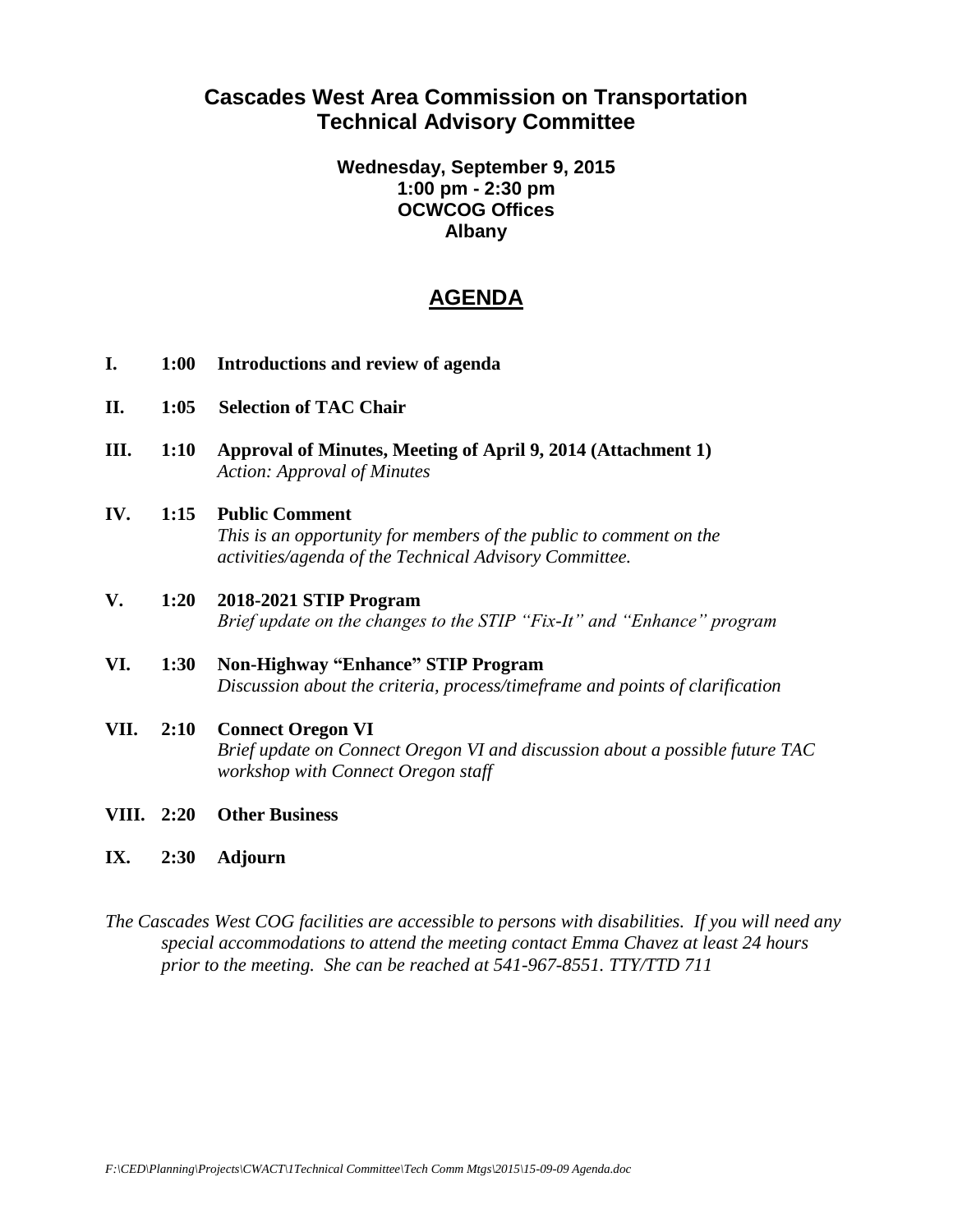# **Attachment 1**

#### **DRAFT MINUTES**

# **Cascades West Area Commission on Transportation Technical Committee Meeting Wednesday, April 9, 2014 Cascades West Center Albany Oregon**

**Attendees:** Laurel Byer, Benton County; Ron Irish, City of Albany; Lila Bradley, Lincoln City; Joe Graybill, City of Sweet Home; Robyn Bassett, City of Corvallis; Amy Ramsdell, ODOT; and Theresa Conley, AAMPO

**Staff:** Mark Volmert, OCWCOG.

Meeting opened at 1:00 pm by Mark Volmert in the absence of the Chair and Vice Chair. Attendees introduced themselves.

### **Approval of Minutes of March 18, 2014 Meeting**

By consensus, the minutes of the March 18, 2014 meeting were approved.

### **Public Comment Opportunity**

There were no comments from members of the public.

### **Connect Oregon 5 Proposed Projects in CWACT Area**

Mark Volmert reviewed the Connect Oregon Conflict of Interest provisions. Laurel Byer, Joe Graybill and Robyn Bassett indicated their jurisdictions had each submitted an application. Their interest, under the Connect Oregon guidelines, are not considered "actual conflicts of interest" and they are therefore eligible to participant in the discussion and make recommendations to the CWACT Board.

Similar to recent STIP reviews and Connect Oregon reviews the TAC members briefly discussed project applications and then proceeded to rank them, using a "DOT exercise", on a "high", "medium" and "low" basis.

TAC members then continued their discussion of proposed projects. The discussion included the modal scores for some of the projects, economic impact of projects, the large allocations requested by some applicants, Connect Oregon guidance regarding scaling down projects (recommending a smaller allocation than what was requested), safety-related aspects of some projects and Connect Oregon guidance regarding timeframes for the completion of projects.

The two highest priority projects, Benton County's Corvallis to Albany Multi-Use Trail and the Port of Toledo's Yaquina Boatyard Haul-Out Expansion, received equal scores during the initial "dot exercise". During the subsequent ranking discussion, Benton County's application for the Corvallis to Albany Multi-Use Trail received 4 votes for the highest priority project and the Port of Toledo's Yaquina Boatyard Haul-Out Expansion received 3 votes for the highest priority project.